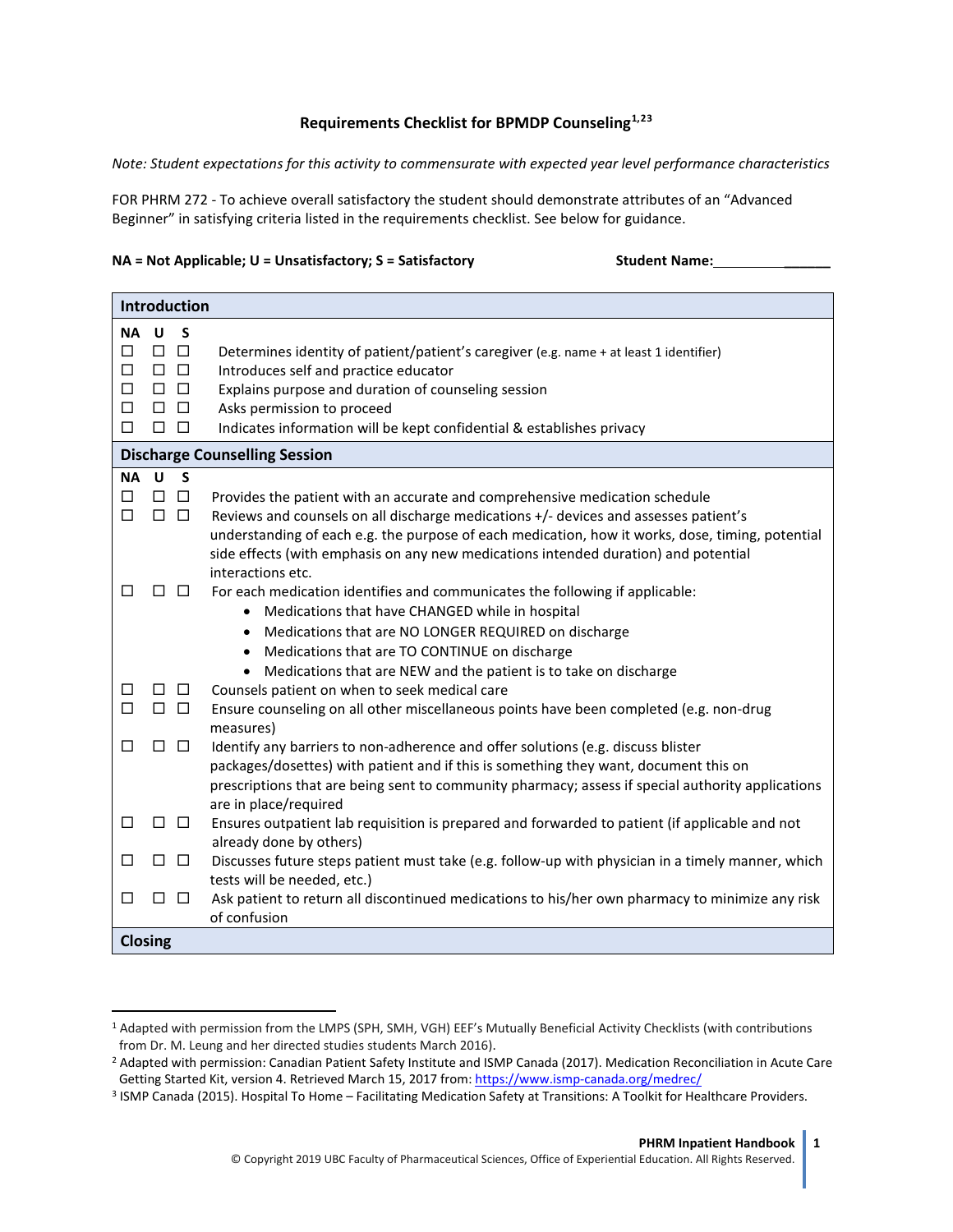| U<br><b>NA</b><br>S<br>$\Box$<br>П<br>□<br>П<br>$\Box$<br>$\Box$<br>П<br>$\Box$<br>$\Box$<br>□<br>$\Box$<br>$\Box$<br>n n<br>Ш                                                                                                     | Summarizes main points and offers to answer questions<br>Checks for patient understanding (e.g. asks the patient and/or caregiver to summarize)<br>Advise patient/caregiver to keep the medication list on him/her at all times and share with<br>his/her family physician, specialist(s) or dentist at every appointment<br>Ask the patient about his/her preferred pharmacy and have the discharge prescription faxed<br>there<br>Advise patient to use ONE community pharmacy to fill all prescriptions<br>Says "Thank you", "Goodbye" (or similar closing)                                                     |  |  |
|------------------------------------------------------------------------------------------------------------------------------------------------------------------------------------------------------------------------------------|--------------------------------------------------------------------------------------------------------------------------------------------------------------------------------------------------------------------------------------------------------------------------------------------------------------------------------------------------------------------------------------------------------------------------------------------------------------------------------------------------------------------------------------------------------------------------------------------------------------------|--|--|
| <b>Communication Skills</b>                                                                                                                                                                                                        |                                                                                                                                                                                                                                                                                                                                                                                                                                                                                                                                                                                                                    |  |  |
| <b>NA</b><br><b>U</b><br>S<br>$\Box$<br>□<br>□<br>$\Box$ $\Box$<br>П<br>$\Box$ $\Box$<br>□<br>$\Box$ $\Box$<br>$\Box$<br>$\Box$ $\Box$<br>□<br>$\Box$ $\Box$<br>□<br>$\Box$<br>□<br>$\Box$<br>$\Box$<br>□<br>П<br>$\Box$<br>П<br>□ | Sounds professional, assertive, respectful<br>Well organized, speaks clearly, confidently<br>Shows genuine interest, engaged not distracted<br>Uses appropriate questioning (open-ended, one question at a time, no interrupting)<br>Asks personal questions sensitively; uses preamble or lead-in statements<br>Uses appropriate language, correct terms/pronunciation, no misinformation<br>Information provided is accurate (e.g. no misinformation given to the patient)<br>Listens, responds with appropriate empathy<br>Non-verbal communication appropriate (posture, eye contact, body language, gestures) |  |  |
| <b>Patient Safety</b>                                                                                                                                                                                                              |                                                                                                                                                                                                                                                                                                                                                                                                                                                                                                                                                                                                                    |  |  |
| <b>NA</b><br><b>U</b><br>S<br>$\Box$<br>$\Box$<br>L<br><b>Comments</b>                                                                                                                                                             | Does not create a situation where patient safety is impacted (e.g. no misinformation provided)                                                                                                                                                                                                                                                                                                                                                                                                                                                                                                                     |  |  |
|                                                                                                                                                                                                                                    |                                                                                                                                                                                                                                                                                                                                                                                                                                                                                                                                                                                                                    |  |  |
| <b>Overall Assessment</b>                                                                                                                                                                                                          |                                                                                                                                                                                                                                                                                                                                                                                                                                                                                                                                                                                                                    |  |  |
|                                                                                                                                                                                                                                    | $\Box$ Unsatisfactory<br>$\Box$ Satisfactory                                                                                                                                                                                                                                                                                                                                                                                                                                                                                                                                                                       |  |  |
|                                                                                                                                                                                                                                    |                                                                                                                                                                                                                                                                                                                                                                                                                                                                                                                                                                                                                    |  |  |

**Practice Educator Initials/Signature: \_\_\_\_\_ Date: \_\_\_\_\_**